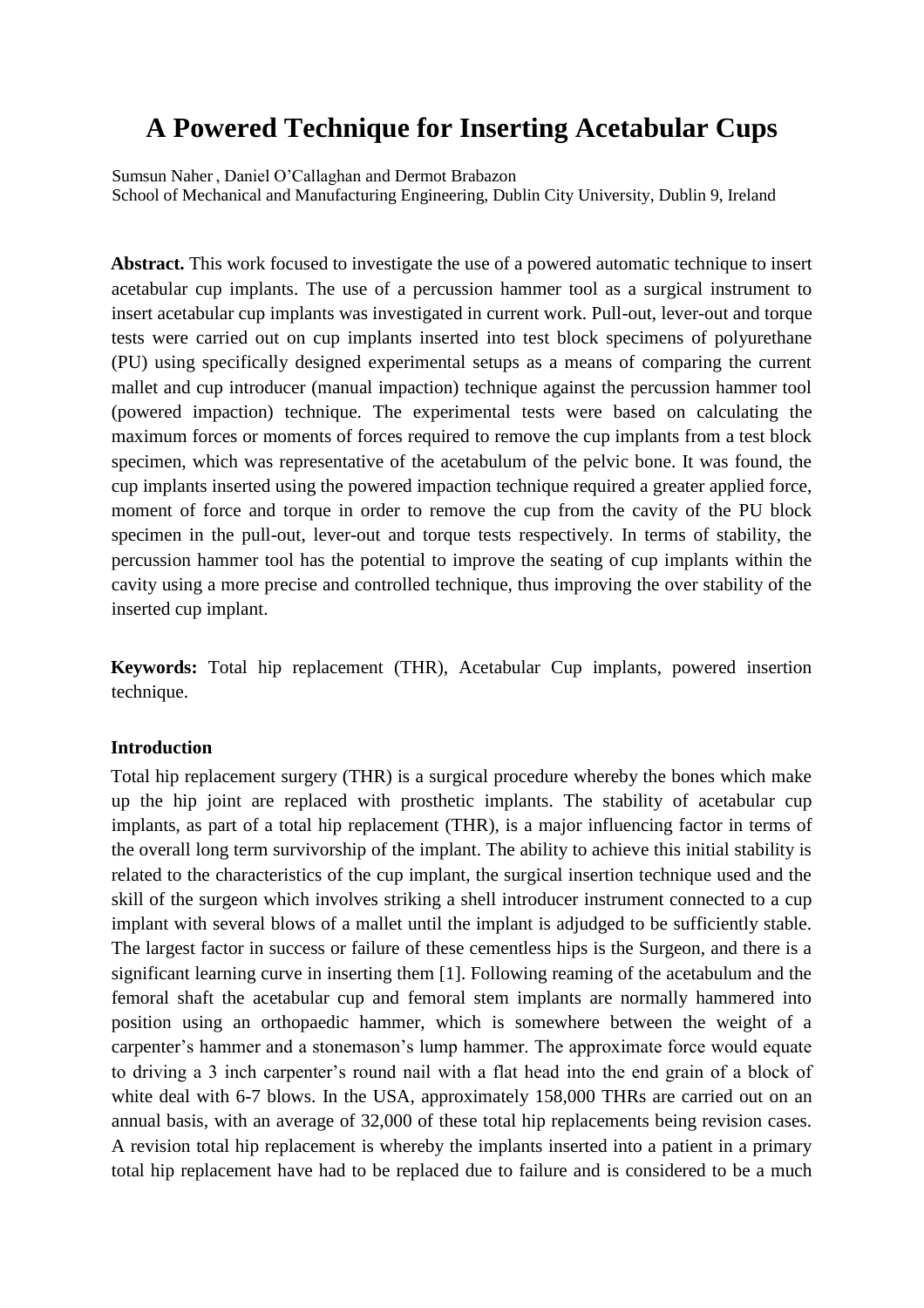more difficult surgical procedure compared to primary THR [2]. Approximately half of all total hip replacement revisions are due to misalignment of the prosthetic implants, specifically, acetabular cup implant misalignment. The most probable cause for this misalignment is considered to be the surgical technique which is used to implant the acetabular cup [3].

The femur and pelvic bones forming the hip joints in the body can be divided into two main categories: (i) Cortical (compact) Bone and (ii) Trabecular (spongy) bone also known as cancellous Bone. Mechanical properties of bone can be found in Table 1 [4].

| Bone Type  | Young's  | Compressive    | Tensile  | <b>Shear Strength</b> | Density     |
|------------|----------|----------------|----------|-----------------------|-------------|
|            | Modulus  | Strength (MPa) | Strength | (MPa)                 | $(g/cm^3)$  |
|            | (GPa)    |                | (MPa)    |                       |             |
| Cortical   | $4 - 27$ | $30 - 160$     | 45-175   | 50-70                 | 18-22       |
| Bone       |          |                |          |                       |             |
| Trabecular | 1-11     | $7 - 180$      |          |                       | $1.5 - 1.9$ |
| bone       |          |                |          |                       |             |

Table 1: Properties of natural bone [4]

Cortical bone is found on the outer surface of the bones and is dense in nature. In terms of the hip joint cortical bone forms the entire outer surface of the femoral bone and also makes up the rim and outer surface of the pelvic bone. The material used as the test specimens for experiments in this work was rigid polyurethane (PU) foam. PU foam is the most common material used in biomechanical testing as an alternative material for representing human cancellous bone. Although not possessing the same mechanical properties of natural cancellous bone, PU foam provides a uniform and consistent test material and its properties are in the range of human cancellous bone [5]. The properties of the two different polyurethane foam test block grade materials used are given in Table 2.

| Density $(g/cm^3)$ | Compressive (MPa) |         | Tensile (MPa) |         | Shear (MPa) |         |
|--------------------|-------------------|---------|---------------|---------|-------------|---------|
|                    | Strength          | Modulus | Strength      | Modulus | Strength    | Modulus |
| Low Density 0.24   | 4.9               | 123     | 3.7           | 173     | 2.8         | 33      |
| High Density 0.64  | 31                | 759     | 19            | 1000    |             | 130     |

Table 2: Mechanical properties of the PU foam specimen material [5]

The work is based on the comparison of two different implantation techniques used to insert cementless acetabular cup implants. The implants were inserted into the PU foam blocks using the manual and powered impaction techniques. This study was focused to explore the significance of a powered automated technique which could have the potential to replace the current mallet and shell introducer instrument technique. Therefore, the automated technique will have improved surgery success and quality patient life.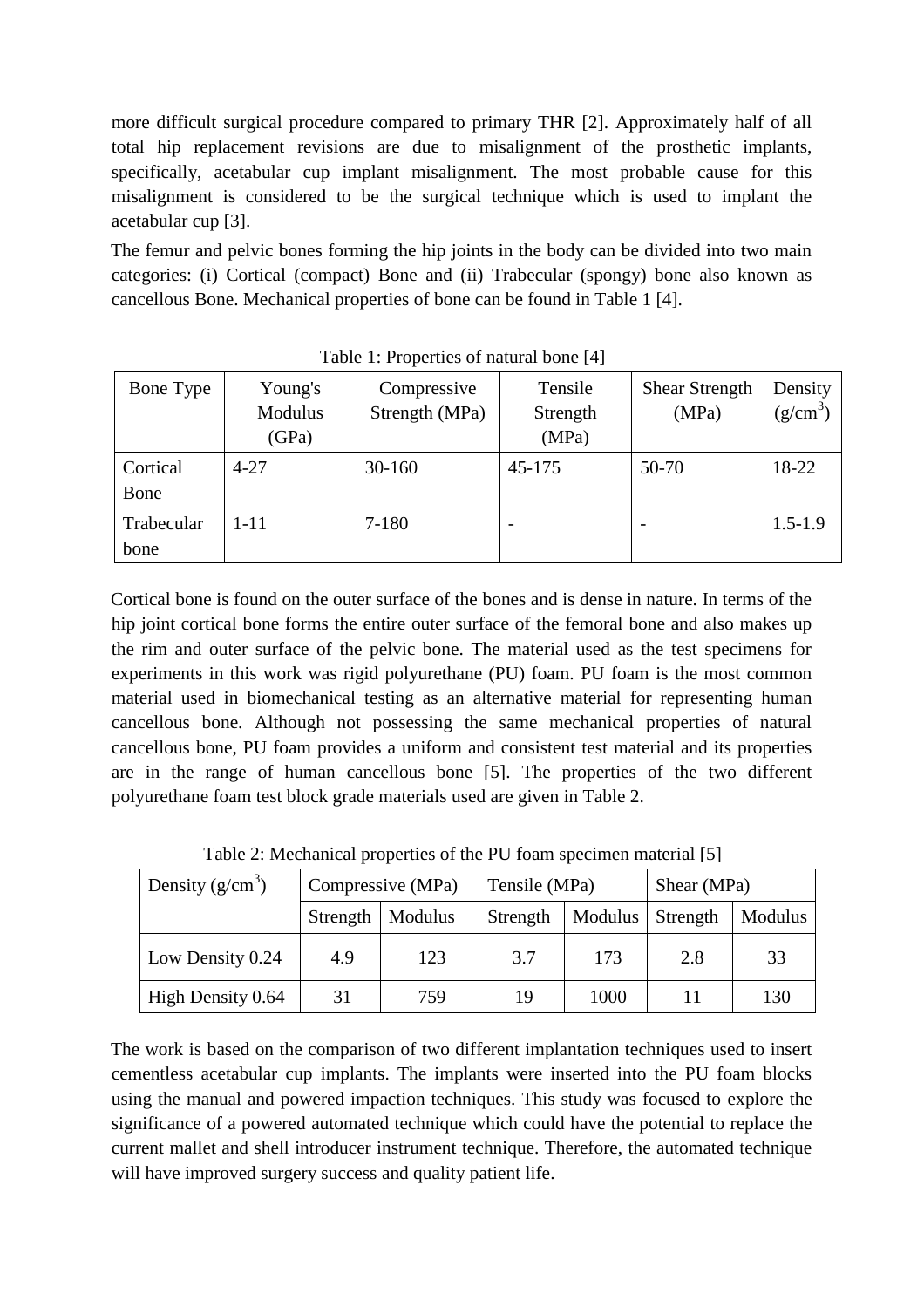# **Experimental**

Implants used for the experimental tests were *Trident ® PSL®* Acetabular cups with *PureFix*™ Hydroxyapatite (HA) coating, manufactured by *Stryker® Howmedica Osteonics*. The dimensions of the rigid PU foam test blocks for each of the two different densities, were 180 mm x 130 mm x 40 mm. Both low density and high density grades of rigid PU foam were used. The low density and high density PU foam blocks represent the two different properties of cancellous bone, tensile and compressive strength. There were three different variables for each of the experimental tests which were carried out. These variables were, implant size, test block specimen material, and impaction technique used. The 50 mm and 52 mm cup implants were used for both the pull-out and lever-out experimental tests. The 54 mm cup implant was used for the torque tests. For pull-out tests, both 50 mm and 52 mm cup implants were inserted into and tested in the low density PU foam. The 50 mm cup implant was inserted into and tested in the high density PU foam test blocks.

This was also the case for the lever-out tests. For torque tests, the low density PU foam blocks were used with size 54 mm cup implants. For each combination of implant size and test specimen, each test was repeated five times for both the manual and powered insertion techniques. The metal bench vices were used to hold the test blocks securely in place during the reaming and cup implantation procedures. The remaining preparation of the hemispherical cavity was carried out by using the cordless drill and adapter together with the acetabular reamer instrument and reamers. The purpose of reaming the PU foam blocks was in order to create a roughened surface inside the hemispherical cavity which in turn would improve the stability of the inserted implant. The reaming was carried out to mimic the real life surgical technique and the reaming guideline followed is outlined in Table 3.

| <b>Block</b>    | Implant label size, | Implant actual size, | <b>Amount of Oversizing,</b> |
|-----------------|---------------------|----------------------|------------------------------|
| type            | mm                  | mm                   | mm                           |
| Low<br>density  | 50                  | 51.8                 | 1.8                          |
|                 | 52                  | 53.8                 | 1.8                          |
|                 | 54                  | 55.8                 | 1.8                          |
| High<br>density | 50                  | 51.8                 | 0.8                          |
|                 | 52                  | 53.8                 | 0.8                          |
|                 | 54                  | 55.8                 | 0.8                          |

Table 3: PU foam block reaming guideline

# **(i) Manual Cup Implant Impaction**

After hemispherical cavity was reamed out from the PU foam test blocks to the appropriate size, the test blocks were securely tightened and in the correct position within the bench vice. The cup implant was then threaded onto the end of the shell introducer instrument and inserted into the hemispherical cavity. The impaction instrument was positioned upright with its central axis perpendicular to the top surface of the test block. This position was maintained until the cup was fully inserted. The impaction instrument was then hit with several blows of the mallet until the rim of the implant was in line with the rim of the hemispherical cavity.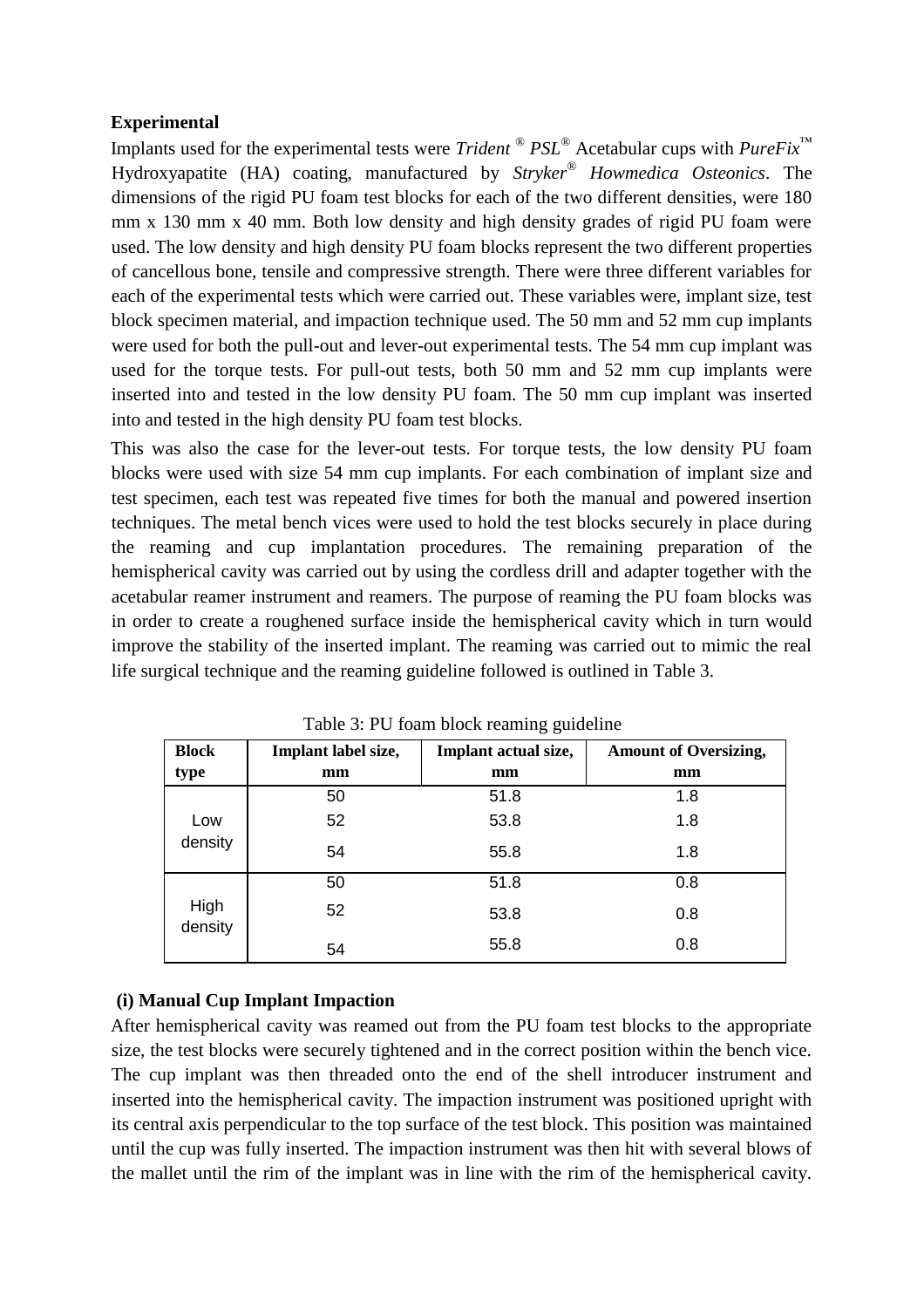Once this rim-to-rim alignment was achieved, the implant was considered to be securely fit and was ready to be tested. The shell introducer instrument was then unscrewed from the cup implant. Both the shell introducer instrument and mallet, were products of Stryker® Howmedica Osteonics. The slotted mallet was medical grade and made from stainless steel. These two instruments together formed the manual impaction technique apparatus.

#### **(ii) Powered Cup Implant Impaction**

Similar to the manual impaction cup insertion technique, the modified impaction instrument with attached cup implant was inserted into the hemispherical cavity of PU test block. The powered impaction device was then placed down over its connection at the opposite end of the modified impaction instrument. The trigger of powered impaction device was then pressed to initiate the hammer action and held until the rim-to-rim alignment was achieved between the implant and the hemispherical cavity, indicating a secure fit. The percussion hammer tool was then lifted away from the modified impaction instrument and the instrument was unscrewed from the cup implant. The percussion hammer tool used for the powered cup impaction technique was an Einhell® DMH 250/1 pneumatic chisel hammer. The device was designed to operate at a maximum permissible working pressure of 6.2 bar and was powered using the compressed air supply which could be manually adjusted to supply between 0 and 10 bar of compressed air. The device had a stroke length of 63 mm with a blow rate of 3000 blows/min or 50 blows/sec.

The design the pull-out and lever-out test setups originated from the test setups used by Arts et al. who carried out similar experimental tests on cementless acetabular cup implants [6]. The machine used to carry out the pull-out and lever-out experimental tests was a Zwick/Roell™ all-round universal static testing machine capable of dealing with forces of up to 50 kN. The testing machine was linked up to computer which enabled to obtain test results and experimental statistics to a high degree of accuracy.



Fig. 1: Schematic diagram of pull-out force test setup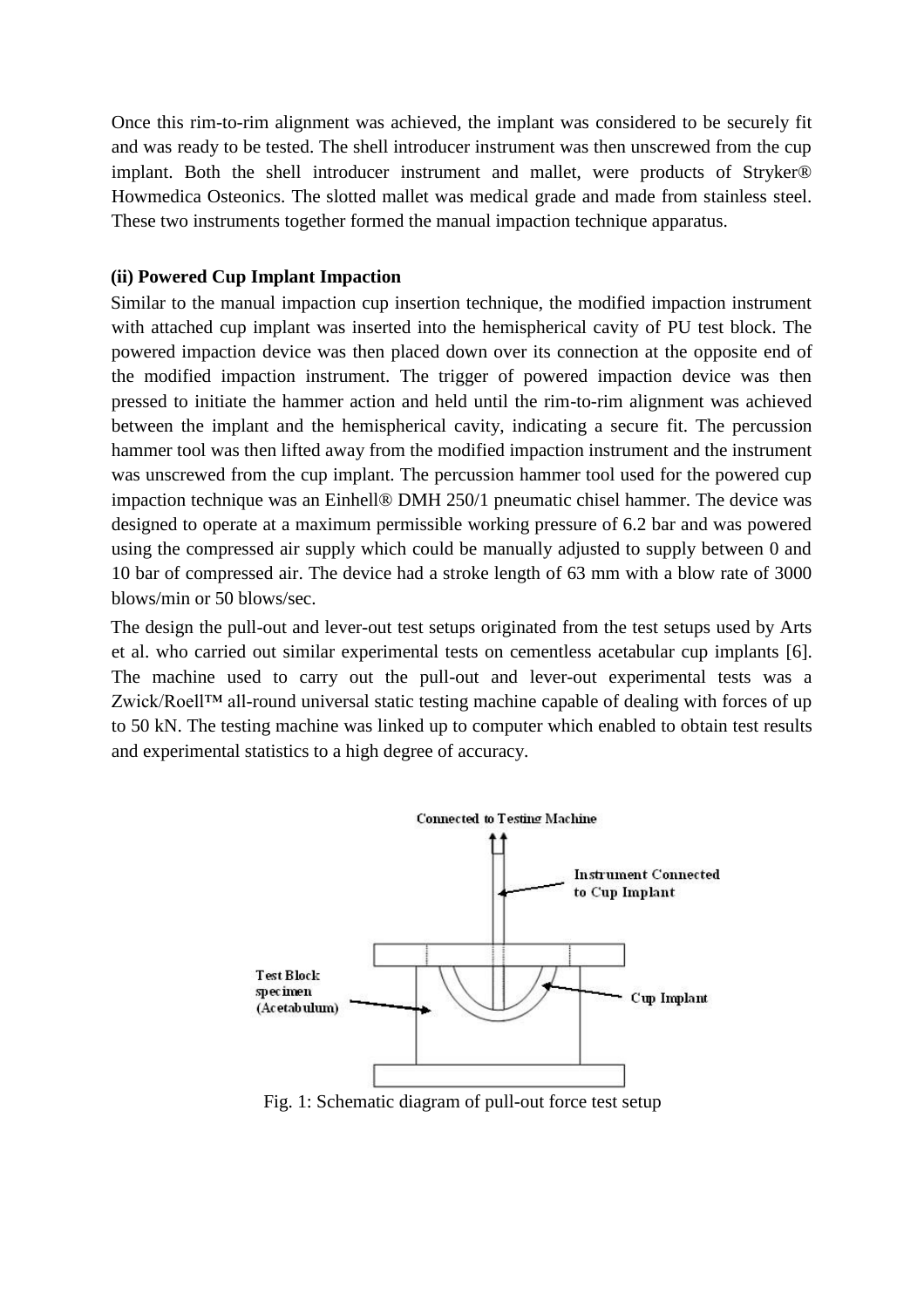The schematic diagram in Fig. 1 describes the pull-out experimental setup. The test block specimen was firmly secured in the test block holder with a 0° angle of inclination from which the fixation instrument extended from the inserted cup implant at an angle of 90°. The machine vice applied a tensile force on the cup implant in the vertical direction at a speed of 10 mm/min, gradually pulling the cup implant out of the test block specimen. Toward the end of each test, the cup implant could be seen and heard to release out from the PU block specimen therefore confirming that the pull-out of the cup implant had been achieved.



Fig. 2: Schematic diagram of lever-out force test setup

The 10<sup>°</sup> angle of inclination was built into the setup to ensure that only lever-out forces were being used to separate the cup implant from the test block specimen, with no pull-out action. A schematic of lever-out test setup is shown in Fig 2. For this test, PU block was secured in the test block holder at a 10° angle of inclination. The force from the test machine was transferred from the vertical direction to the horizontal direction using the pulley and cable system. At the machine vice, the cable was inserted through the pin hole and crimped along the length of the cable to form a secure closed loop system. At the fixation instrument, a preformed closed loop cable and crimper system was placed down over the top of the fixation instrument as far as the ridge between the bottom and top parts of the fixation instrument. A speed of 10 mm/min was applied until the cup implant was levered out of the cavity of PU test block specimen.

A manual toque wrench was used to carry out the torque testing. The setup included the use of the torque wrench and spanner which were connected up to the shell introducer instrument. The torque wrench had a range of 10-80 Nm or alternatively 88.5-708 lb/in. The range of torque could be increased in 1 N/m increments. The test block specimens with the inserted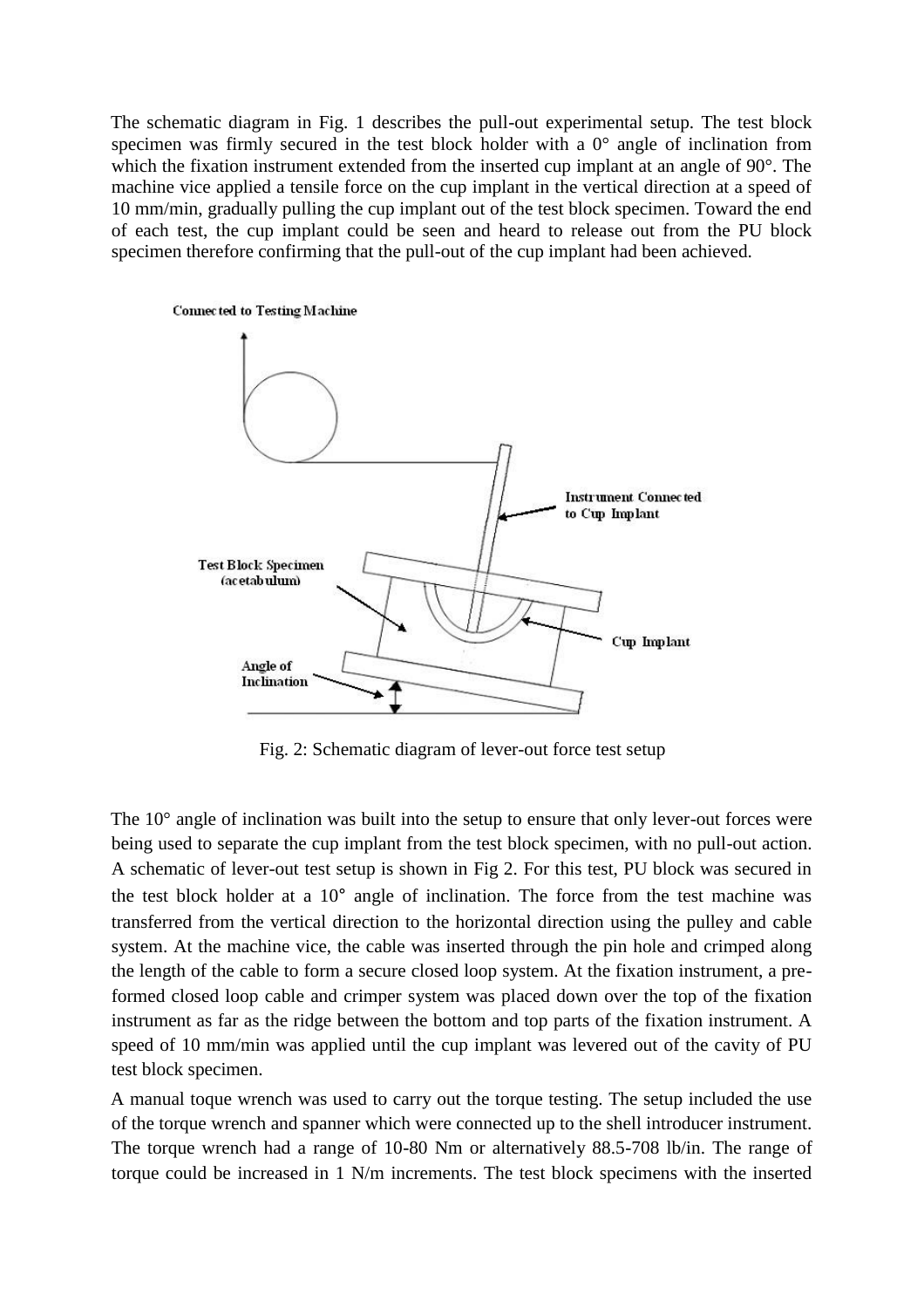cup implants were secured in the workshop bench vice. Two parallel flat surfaces along the cylindrical metal shaft of the shell introducer instrument allowed to secure connection made with a standard size 11 spanner. The handle of shell introducer instrument was then held securely whilst the torque wrench and attached spanner were rotated at 90° to the shell introducer in one plane of motion. The handle of the shell introducer was allowed to rotate with the rotation of the torque instrument and spanner.

#### **Results and Discussion**

The results from the pull-out, lever-out and torque tests can be seen in Fig. 3. It can be seen from Fig. 3a that it required more force to remove both the 50 and 52 mm cup implants from the low density PU foam blocks for powered technique. However, in terms of the high density PU foam test block, there was only a difference of 15 N between the mean values for the two data sets. This difference in force was relatively small and insignificant when comparing the overall magnitude of the forces required to remove the cup implants from the test block specimen. Using these force values extracted from each test series at each 0.5 mm increment, the mean force value was calculated, and the highest and lowest force values were recorded.

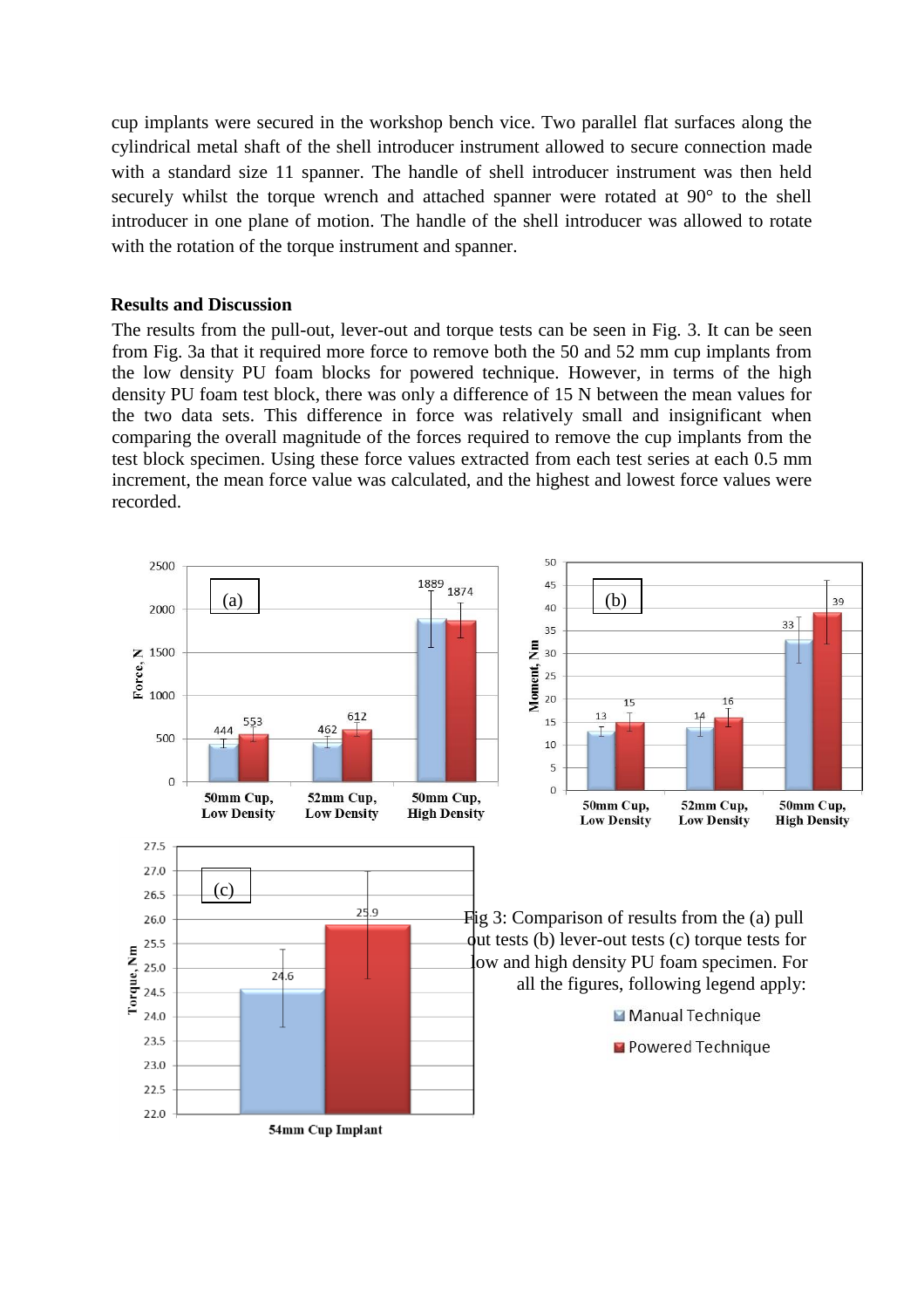A bar chart representing lever-out tests results can be seen in Fig. 3b. From this bar chart, it can be seen that it required a greater moment of force applied to the cup implants inserted using the powered impaction technique, for both the high and low density PU foam. From this Fig. 6b, it can be seen that there was a large deviation in the error bars at the peak force stage in the plots for the data series at displacements of 10 mm and 12.5 mm respectively for the 50 mm cup implants inserted into the high density specimen material. This error deviation was evident for the plots describing the implants inserted using both the manual and powered impaction techniques.

The torque results were based on using the 54 mm cup implants inserted into the low density specimen material using both the manual and powered impaction techniques. Fig. 3c shows a graphical representation of the torque test results given. It can be seen from this bar chart that, the cup implants which were implanted using the powered impaction technique required a higher torque to initiate rotational movement within the cavity. The overall accuracy of the results was reduced due to the limitations of the torque gauge. As torque gauge could only be adjusted in increments of 1 Nm, when rotational motion of the cup was initiated, the value for the torque was recorded as being that of the set torque wrench value.

For the press-fit technique of implanting acetabular cups, the acetabulum is generally oversized between 1-3 mm with any further over-sizing increasing the risk of possible pelvic fracture. As a result of this over-sizing, a substantial amount of impaction force is required to seat the implant correctly into the bed of the acetabulum [7]. The technique of manual impaction for surgical acetabular cup implantation was investigated by Kroeber et al. and reported that the acetabular cup implants were effectively seated after between 3 and 5 impacts of the mallet against the impaction instrument in 4 out of 5 tests carried out and that the effective mass remained relatively constant throughout the experiment [8]. Kroeber et al. concluded that the bone strains increased during the cup insertion similar to how they would do with elastic and plastic deformation of the pelvis. Acetabular cup implants can experience a certain amount of mechanical deformation during surgical insertion using the manual impaction technique[9].

# **Summary**

- The use of the percussion hammer tool to insert the cup implants improved the implants stability and fixation. This was evident due to the increased forces, moment of forces and torque required to remove the cup implant inserted using the powered technique compared to the manual impaction technique.
- The accuracy of cup implant alignment and seating was improved using the powered impaction technique. This was due to the high speed of cup impaction using the percussion hammer tool.
- Compared to the manual impaction technique, the use of the percussion hammer tool reduced the magnitude of the shock forces which were applied to the cavities of the specimen material during the cup insertion.
- The use of the percussion hammer tool as a powered impaction instrument to insert cementless acetabular cup implants was a significant improvement of the current manual insertion technique.